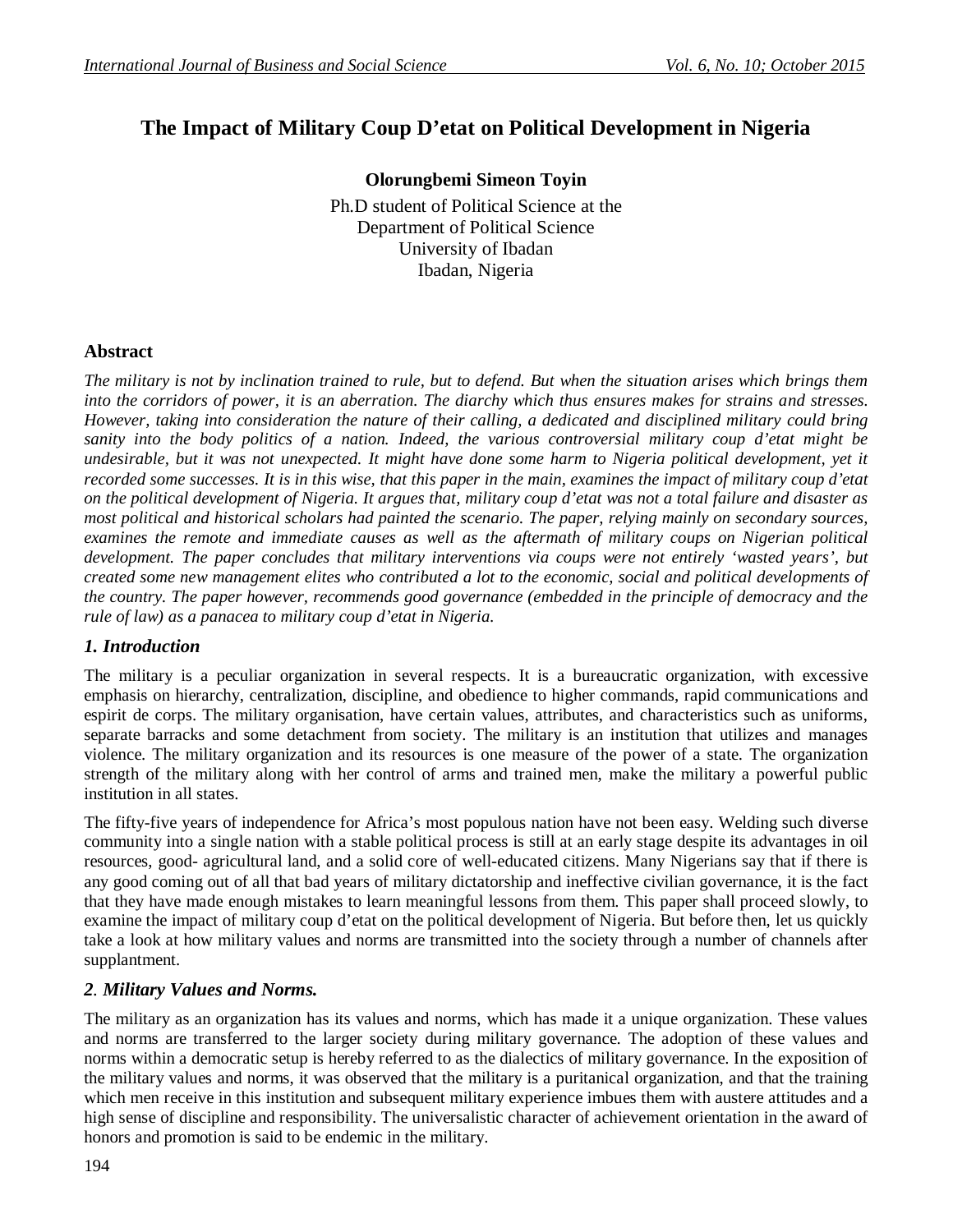Thus, the values of Puritanism, discipline, rationality and achievement orientation of the military are assumed to be much more directly relevant to change and development (Odetola 1982) as against the descriptive value orientation of the rest of social organizations in African society. It is perhaps these values, which enabled the military in Nigeria to be able to execute the various National Development Plans in Nigeria. It is no news that the best National Development Plans in Nigeria were conceived and executed by the military. They gave birth to the most enduring infrastructures in Nigeria today. It has been said that the education and training, which soldiers receive, make them professional men. It is also assumed that such acquired values or attributes are transferable into situations or occupational roles, which may not be entirely military. The third assumption is that in the process of governing a civilian society, these military values are transmitted to the rest of the society in a way that regulates societal behavior and consequently changes such societies (Odetoal 1982).

The point here is that, the long years of military rule, made the boundaries between the barracks and the civil society so permeable that the ethos of the military affected the entire society. The outcomes were that, at the entry of the civilian government, politicians had adapted to the command system of the military, which they have been subjected to considerably. Consequent upon the long years of military governance, the obvious outcome would be militarized political culture, manifested in the political behaviors of the dramatis personae in a democratic arena. The Nigerian civic culture was eroded and militarized culture imbibed. Thus, the rule of operation became that of order, combat rather than dialogue, disregard to court orders and violation of human rights became the tenets of militarized civic culture under a democratic dispensation. These values and norms are unknown to democracy. Democratic values include; spiritual or moral principles, ideals or qualities of life that people favor for their own sake. Democracy is rooted in several key values, or norms. These values supply democracy's moral content and give its institutions and procedures their normative purpose, as Sodaro (2008) said, these include; freedom, inclusion, equality, equity, welfare, negotiation and compromise.

#### *3. Evolution of the Nigerian Military*

The origin of what is today recognized as the Nigerian military is traceable to the diverse local forces raised in the second half of the 19th century. This was the handiwork of British Colonial Administration in Nigeria. The first of the local forces was known at inception as "clovers' Hausa" or "Hausa IVlilitia". This was later changed to "Lagos Constabulary", and was formed by Sir John Clover in 1862 in his capacity then as the administrator of Lagos. The second was called the "Royal Company Constabulary" formed in 1886 to cater for the protection of the British trading interests in Northern Nigeria. Between 1891 and 1892, a third one was raised by Ralph Moore as the Oil Rivers irregulars". It was later renamed "the Niger Coast Constabulary". These were local forces raised from time to time to attack and to forestall local dignity, solidarity and internal security, especially as different tribal wars were finding their footings around the said period under review.

In 1897 however, Fredrick Lugard raised the West African Frontier Force. After the revocation of the charter of the Royal Niger Company in 1900, Lord Lugard combined a fragment of their force with the West African Frontier Force (W.A.F.F) to establish the Northern Nigeria Regiment (N.N.R). This was a period when Lord Lugard had already taken over the administration of Nigeria. Following the amalgamation of the Northern and Southern protectorate in 1914, Lugard fused all the Nigerian forces together and named it the Nigerian Regiment of the West Africa Frontier Force. This was the first attempt aimed at evolving the Nigerian Military. Although what is today known as the armed forces were called constabularies, but they were largely organissed, trained and were disciplined military units under the command of regular army officers.

Nevertheless, in spite of the grown up body known as the Nigeria Regiment, it was on the 28th of December, 1922 that an ordinance constituting the Nigerian Regiment of West Africa Frontier Force (Nigeria Regiment) came to force. Following Achike's reasoning, "this ordinance made comprehensive provision for order, discipline, government, and discharge and service condition of military personnel and certainly would be regarded as the foundation of the subsequent legislation passed in Nigeria on military offers. The point of emphasis here is that, although the local forces that existed before these constabularies were largely unorganized, and seemingly indisciplined, they provided the bases for an organized military in Nigeria, while the constabularies that were organized provided grounds for the ordinance of 1922. In 1956, the Nigerian Regiment which formed part of the Royal West African Frontier was re-named Nigerian Military Force, Royal African Frontier force. This existed for four years. In 1960, Nigeria became independent on October 1. This ushered in the Nigerian Military Forces in recognition of the legal status and position of the Crown, "Queen of Nigeria".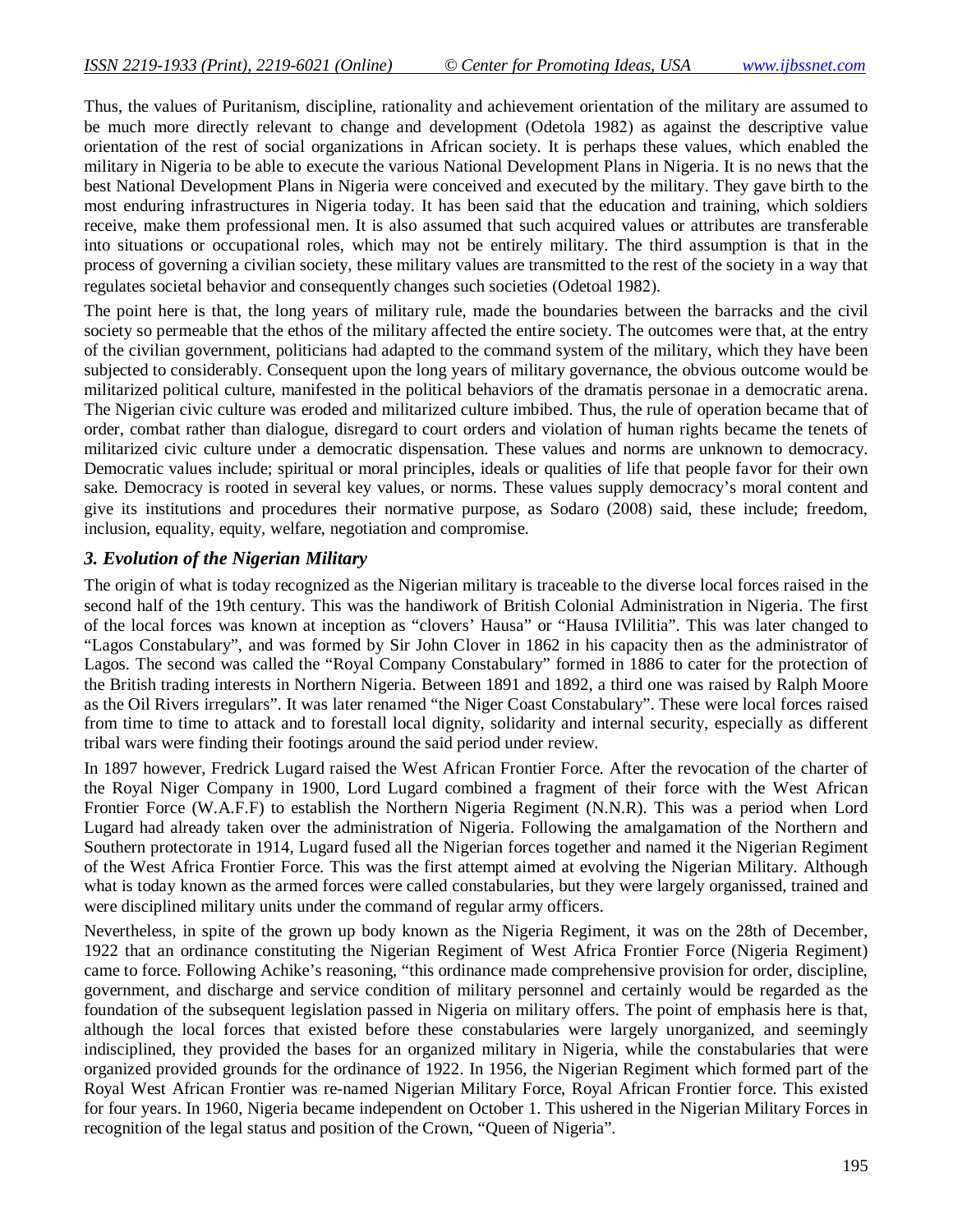The military took directives from the queen. Also judicial matters were still largely dependent on the Queen. For instance, a judgment of the supreme court of Nigeria could still be appealed against in the Privy Council in England. The Nigeria military then was still largely under the control and influence of the Queen of England. But with Nigeria becoming a republic in 1963, the Nigerian military forces were renamed, and thereafter designated Nigerian military forces. The evolution of the Nigerian Military followed very closely, the political history of the country. It started from the pre-colonial period, through colonial era to the time when Nigeria became a Republic in 1963. The only sharp differences that could be drawn from the different evolutionary stages are that, in precolonial times, there were only local forces. These local forces were wholly localized, wholly unorganized, and overly pre-occupied themselves fighting wars with bows and arrows, shield, which were no match with the sophisticated guns and machine guns. During the colonial era however, the forces that existed were organized, but did not provide a patriotic fountain for an accelerated match towards oneness of purpose. In other words, the forces that existed during the colonial era was so established under different governors and predominantly restricted to their ethnic enclaves.

Lastly, when Nigeria became a Republic in 1963, an effective Nigerian Military came on board. It was at this time that the Nigeria Military began to be as one entity with directives arising from the commander-in-chief of the Armed Forces.

# *4. The Role of the Military.*

Section 197(1) of the 1999 constitution of the federal republic of Nigeria talks elaborately on the functions of the Military. According to that section, the functions of the Army are to:

(a) Defend Nigeria from external aggression;

(b) Maintain its territorial and security boarders from violation,

(c) Suppressing insurrection and acting in aid of civil authorities to restore order when called upon to do so by the president and

(d) Perfecting such other functions as may be prescribed by an Act of the National Assembly.

According to Ikelegbe, A.O (1995), the military has been instituted for defence needs to perfect and defend the sovereignty and territorial integrity of a state. To him, "Nations build and invest in their men, technology! And resources to equip the military to defend the state against the ambitions, interventions and aggressions of other states.

The military is to protect, project and be instrumental to the pursuance of the interests of the state. Military organization is the chief instrument in interstate relations in furtherance of state interests. States from time to time, deploy the military strategy to cow, over-awe, threaten, and coerce other states to submission in defence or projection of their interests. From the early periods of the evolution of the state, the military has been captured, deployed to foreign bases or countries and threatened or carried out warfare to protect state interests. The organization of the military has been the ultimate or internal last resort, to maintain law, peace and order in the state. The army could be deployed by governmental authorities, in serious cases of breakdown of law and order, intense riots, internal insurrection, civil rebellion and secession. Thus the army also plays a role in the protection of the state from within or maintenance of internal stability. In all these, military is not trained to rule but to defend the territorial integrity of a nation. But when they take over the reigns of government by coercive means through coup d'etat, it is an aberration. In the light of the above, we shall quickly examine what is Coup D'etat?

# *5. What Is Military Coup D'etat?*

Coup is an original French conception meaning blow. But generally, it means a "highly successful stroke, act or move: a clever action or accomplishment". The term coup d'etat, also French, literally means a "blow, or stroke, concerning the state". In politics however, it means a "sudden and decisive action, especially one affecting a change of government illegally or by force". In other words, a coup d'etat, as given in this definition, is characterized by "suddenness", "decisiveness", "illegality", and "force".

To Edwin Madunagu (2008), a coup d'etat is "a violent and unexpected reformation of state policy" or "unexpected and sudden measure of state often involving force or threat of force". When actual force is used, it is usually "localized" or "concentrated" or both. The group involved in the exercise of the force is usually small. Another elaboration of the meaning of coup d'etat is a "sudden change of governmental or nobility power". Therefore, a coup d'etat is a political act, it is armed politics.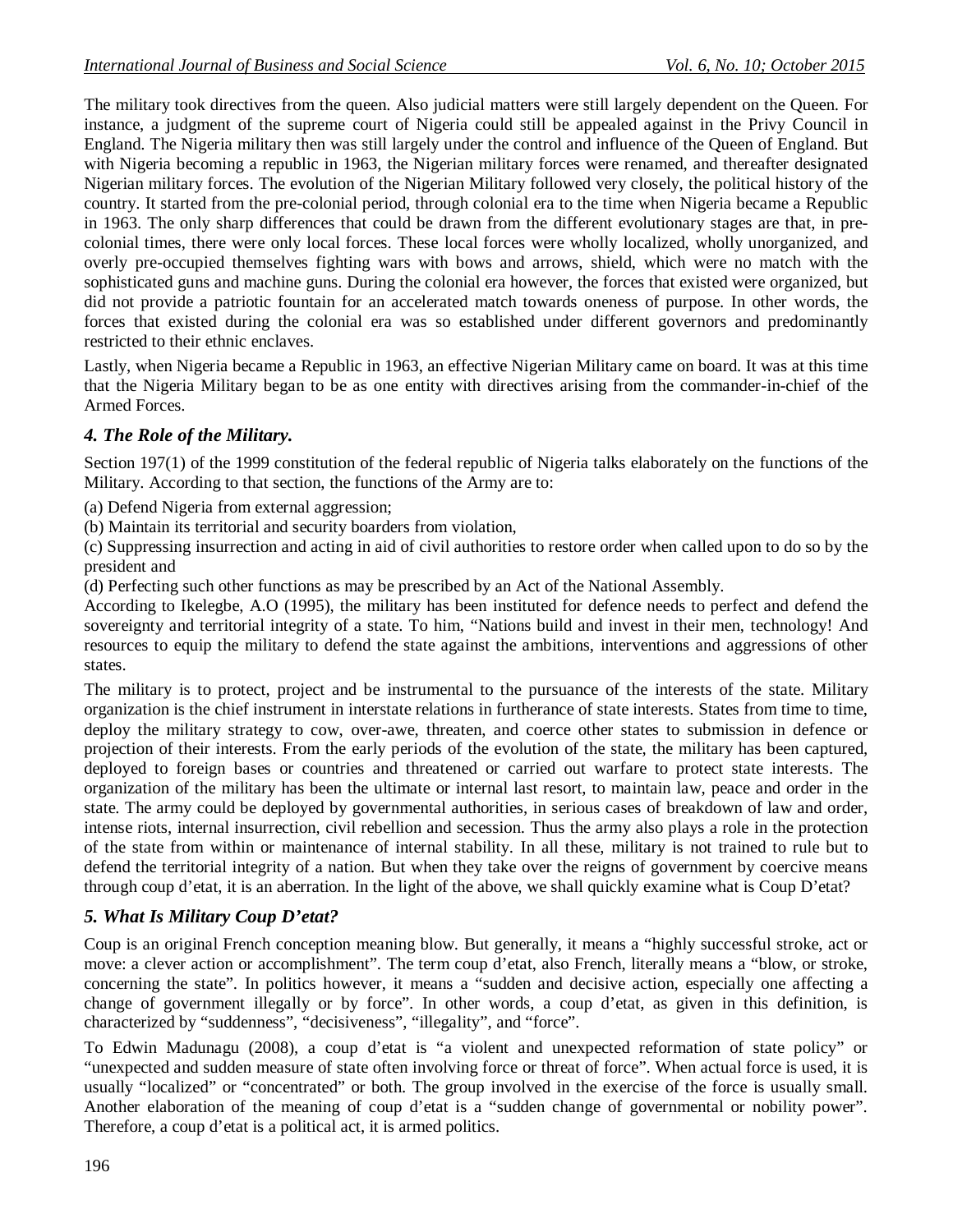A coup d'etat may be staged against a state or government and this is the commonly known phenomenon. But it can also be staged by a state or government as represented by the head of that government. For instance, if a government violates the constitution of its own basic law or decree, and goes on to enforce this violation by the employment of any coercive apparatus of state, then that government has staged a coup d'etat. It is in this sense that the following acts in the political history of Nigeria can be considered as coup d'etat. One is the dissolution of the Armed Forces Ruling Council (AFRC) by General Ibrahim Babangida in January, 1990, and the constitution of a new one; the annulment of June 12, 1993 presidential election; and the military expedition sent by president Olusegun Obasanjo to Odi in November, 1999 without senate approval. A famous example from history is the coup staged by president Charles Louis Napoleon Bonaparte of France. He was elected president in 1848, he unilaterally extended his powers and then made himself Emperor two years later. This was a coup against the state staged by the head of state. Governments that declares a state of emergency, effect changes in the composition structure and operation of state institutions, and enforce these measures by means outside the provisions of the constitution or basic law, has staged a coup d'etat.

#### *6. Coup D'etat in Nigeria since Independencen:*

This can be classified into five categories viz:

- Coups d'etat proper, that is successful overthrow of government, whether or not the group that initiated the action actually assumed power;
- Coups by the state or government against the basic law or the civil society;
- Attempted coup d'etat where there were overt actions, but the initiative failed in their bid to overthrow the government;
- Conspiracy to stage a coup d'etat, where there were only allegations by the state that certain people were planning a coup d'etat:
- Political allegation of conspiracy to stage a coup d'etat, where the allegation was made, not by the state, but by individuals whose allegations were however, not contradicted by the state. This could be the broad and rough classification of the different coups d'etat that have taken place in Nigeria.

#### *i. The Coups proper or successful Coups are;-*

- January 1966 General Aguiyi Ironsi
- July 1966 General Yakubu Gowon
- July 1975 General Muhammed Murtala
- December 1983 General Muhammed Buhari
- August 1985 General Ibrahim Babangida
- November 1993 General Sani Abacha

#### *ii. The attempted Coups d'etat in Nigeria are as follows:*

- January 1966—Major Nzeogwu
- February 1976 Lt. Col. Dimka
- April 1990 Major Orkah

#### *iii. Conspiracies to stage a coup as alleged are;*

- October 1962 Chief Obafemi Awolowo
- September 1967 Colonel Ifeajuna, Biafra
- December 1985 General Mamman Vasta
- March 1995 No clear leader
- December 1997 General Diya Oladipo

#### *iv. Political allegation of Coup plans include:*

- January 1965 no clear leader
- June 1998 no clear leader.

One of the most prominent coup d'etat by the state against the basic law and the civil society was the annulment by General Ibrahim Babangida's regime of the June 12, 1993 presidential election in Nigeria. This is the chronology of Military Coups d'etat in Nigeria. But what are the general reasons normally put forward for military incursion into politics?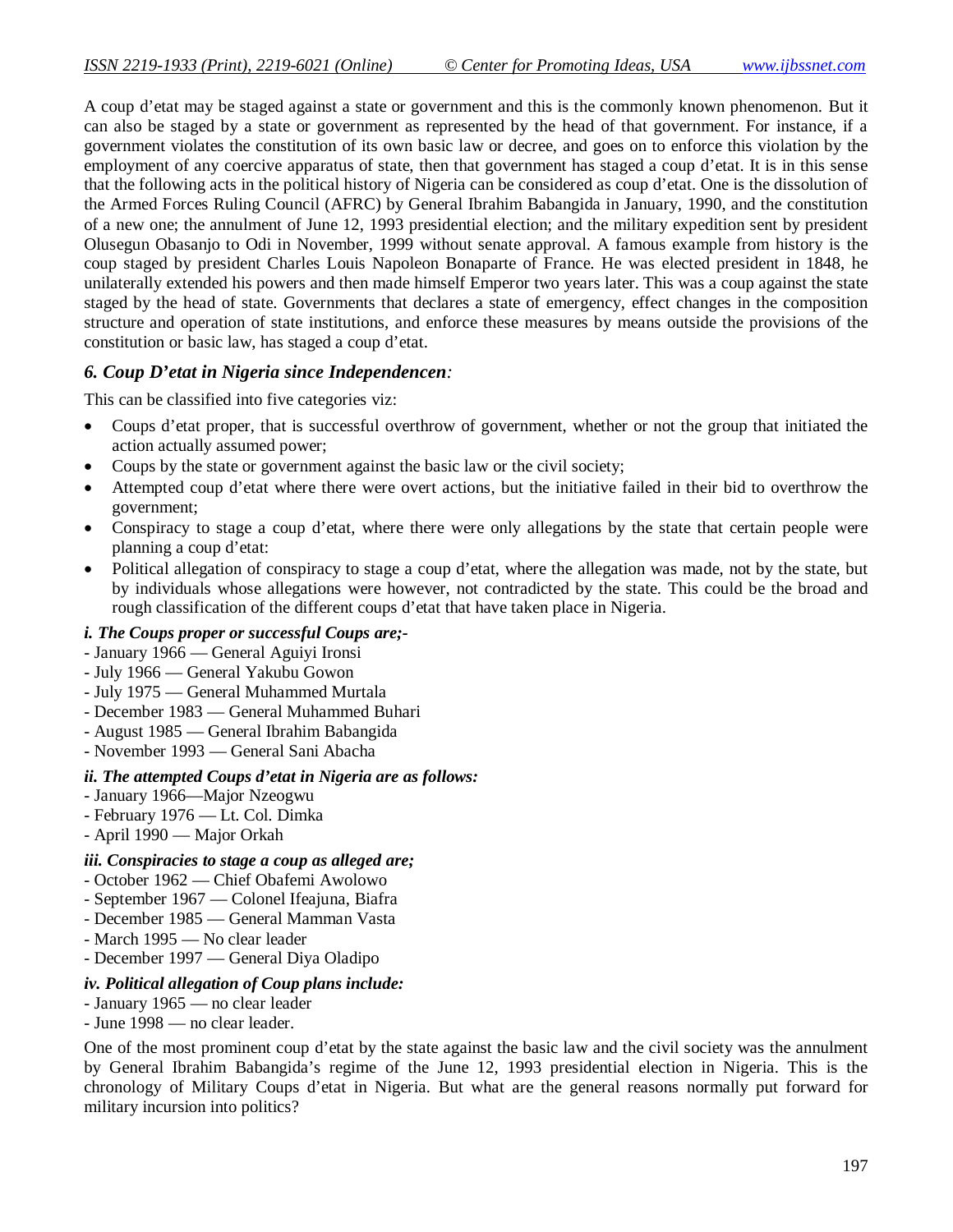# *7. Causes Of Military Incursion Into Politics.*

Than countries where these factors are absent In Nigeria, the state of the economy was one of the One may begin by seeing military intervention as partly a product of crisis development. It is promoted and engendered by the corporate and bureaucratic orientation of the military and the social-political and economic environment under which they operate. Sometimes, it is goaded by organizational and college conflicts within the military and aggravated by internal rivalries and struggle within the military establishment in the quest for position, office and status on the one hand, and that between the military and post-independence civilian regimes on the other. The chances of intervention have often been increased by a combination of corporate threat, intra-class rivalry and bitter competition among politicians and the bureaucratic struggle of modern civil-military elites. Some exponents believe that a coup d'etat is the last resort in the range of means whereby an unpopular government may be overthrown. After each coup, different explanations are usually given for the intervention. To understand the causes of military interventions, one needs to look beyond official explanations given by the planners because they are self-serving and they do not tell the whole story.

According to Professor S.E Finer (1962), the reasons for military intervention in politics include: concern for national interest, regional-ethnic communal interest of the planners and personal interest of the coup plotters. He argues further that the military is likely to intervene in countries with low political culture than those with high political culture. In countries with low political culture, political structures have not been well institutionalized and the dominant political norms and the rules of the game have not been sufficiently internalized. The Nigeria situation fits squarely into this categorization or explanation. Janowitz, Morris (1962), in his "The professional soldier: A social portrait" postulated what is generally regarded as the "internal characteristics model". In his model, he argues that military intervention can be explained by reference to the internal structure of the military, the social background of the officers, still structure and career lines, internal social cohesion and cleavages. He adds that professional and political ideology within the military is important factors which help to explain direct military intervention in politics. However, valid this model may be, it does not apply to the Nigerian structure. This is more so, as military coups in Nigeria are devoid of any meaningful ideological orientation.

In his own work, Professor Samuel Huntington based his explanation for military intervention in politics on the contention that "military explanations don't explain military interventions and that the most important causes of military interventions in politics are political. Huntington contends that military interventions in developing countries is only one specific manifestation of the general politicization of social forces and institutions, Military intervention is likely in societies where most social forces and institutions are highly politicized such that we have political universities, political labor unions, political bureaucracies and political armed forces. There is no doubt that during the first republic (1960-1966) the Nigerian military was politicized to a very large extent.

According to David Jemibewon, a Nigerian retired military officer; there are five reasons for military intervention in politics in Africa and the third world countries. These include:

- Inability of the civilians to govern;
- Corruption of political leaders;
- Absence of peaceful change of government;
- Tendency on the part of army officers to emulate their colleagues who had staged coup in other countries;
- Personal ambition on the part of officer corps.

In a related development, Samuel Decalo argued that, two factors motivate military intervention in politics. The first factor is the societal weakness, institutional fragility, systematic flaws and low level of political culture. These anomalies he points out tend to act as a sort of magnetic pull of the armed forces into power and legitimacy vacuum. The second factor, Decalo based on organizational theory of the Africa's military hierarchy, certain characteristics of professionalism, nationalism, cohesion, and austerity that impel them to political circle and the desire to redeem their country from the clutches of corruption and egocentric politicians (Decalo, 1973, p.115).

Another writer on military intervention in politics who argued in a similar vein is Cartridge W.F. He sees military take-over in Africa to reflect "urban and intellectual underdevelopment within recently independent states, while at the same time, a product of a particular military sub-community and their leaders". Although Cutteridge believes on the potency of economic stagnation, depressed standard of living, political schisms and general disillusionment as propelling factors to military interventions, he adds that the military has specific skills and it is the exploitation of these skills by politicians that makes it possible for them to intervene in politics.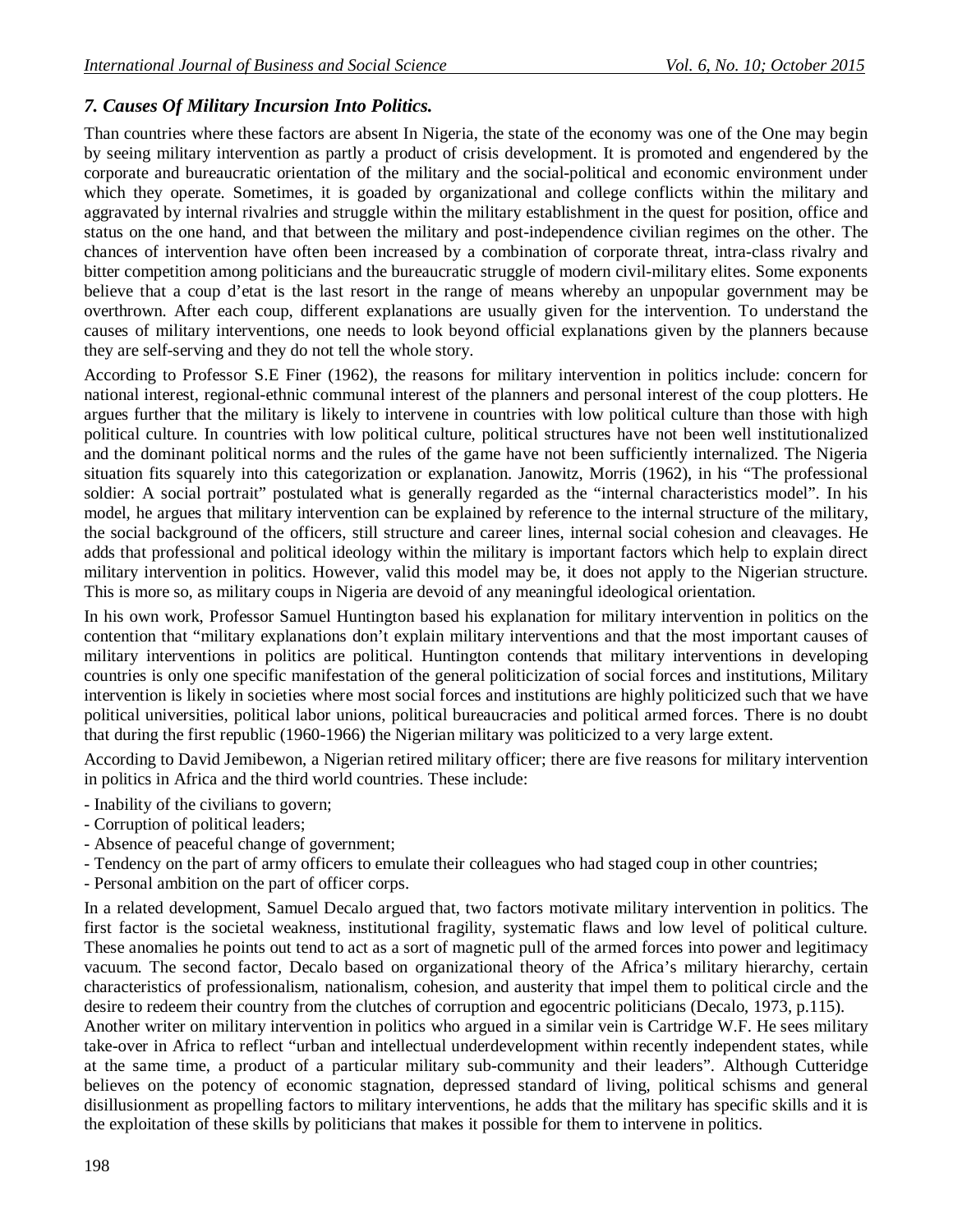### *Thus, the reason for military intervention in politics can be aptly summarized as follows: -*

Professionalism of the military force appears to be a major reason and cause of military intervention in politics. According to Professor Huntington and Samuel Decalo, a highly professionalized army is expected to be an army dedicated to its job and uninterested in politics. The more the army establishes its devotion to the acquisition of military knowledge, expertise and technique, the less it will be inclined to question civilian values. Professional army officers are more interested in making the system work rather than in questioning its values. This is the opinion of Professor B.J Harris "an army which is an obedient army of the state is politically sterile. If the armed forces of any state are highly professionalised, the possibility of members of the armed forces interfering in politics is remote, while the reverse is the case if the armed forces are not professional. Thus, lack of professionalism of the Nigerian military brought about the incessant coups witnessed in Nigeria between 1966 and 1993. One may then begin the reason why professionalism and return-to-the barrack syndrome is currently being preached among the rank and files of the Nigerian Military.

Another explaining thesis is the politicization of the Nigerian armed forces. This thesis of military intervention in politics is associated with the works of Morris Janowitz and Samuel Huntington. To these authors, the armed forces of most developing countries are recruited from the generation that witnessed the process of decolonization and independence. They have been in the process exposed to the press, radio and television propaganda of the nationalists just like their civilian counterparts. They argued that, although the military live in the barracks, nevertheless, they mix freely with politicians and civilians and know the expectations of the populace. The politicization of the Nigerian armed forces took its root from 1960 when they were been called upon by civilian leaders to perform national duties. For instance, they were used in Congo and Tanzania crisis in 1960 and 1964 respectively. Also, they were called upon to maintain essential services during the 1964 general strike, to maintain peace during the period of emergency in the western region in 1962, and also to check the Tiv riots in 1963. With the reliance of the political leaders on the military to provide these services, it began to dawn on the military that the survival of the country depended on them to a very large extent. It is reasonable to argue that one of the factors responsible for the 1966 coup in Nigeria was the exposure of the military to politics. They intervened when the country was drifting apart and they saw themselves as the Messiah.

Another related thesis used to explaining the reason for military coup d'etat is the personal ambition of some members of the armed forces. A coup occurs not only because of the politicization of the military alone, but because of the inordinate ambition of some members of the armed forces. A good example is the military counter coup masterminded by General Ibrahim Babangida in August 27, 1985 against his colleague, General Buhari to satisfy his personal ambition of a few military officers.

There is also the claim by the military of the decline or decay of the political system. This is normally based on the assumption that whenever the political system is on the verge of collapse, the military is likely to intervene and this is correct of the Nigerian situation. Political schisms were seen as impeding national integration, economic development and social progress. Thus, the military claimed that they came to create a climate for national unity, reconciliation and progress. The thesis of domestic schisms for military intervention is based on the assumption that states which face social and economic crises such as inflation, ethnic conflict, mass unemployment, widespread strikes and mass protest are more likely to experience military intervention factors that led to military intervention of December 1983.

## *8. Impact of Military Coup D'etat on Political Development in Nigeria.*

In Africa and Latin America, the long years of military rule via coup d'etat have had its own consequences. It has exposed the people to the shortcomings of military rules and manifested in socio-economic and organizational problems of the military itself. These impacts vary to certain degrees in some countries due to some contextual and environmental differences.

Military coup d'etat has always ushered in a military regime, which always had far reaching socio-economic consequences. The very existence of a group of military rulers affects the social climate of a country. Social priorities are altered and the economy is re-oriented, ostensibly for the better. The social status of the military is enhanced and the military becomes an attractive profession owing to the opportunities offered for the exercise of power and influence in the polity. There is therefore, an emergence of a new group of comfortable upper class, a situation that is capable of promoting mass discontent.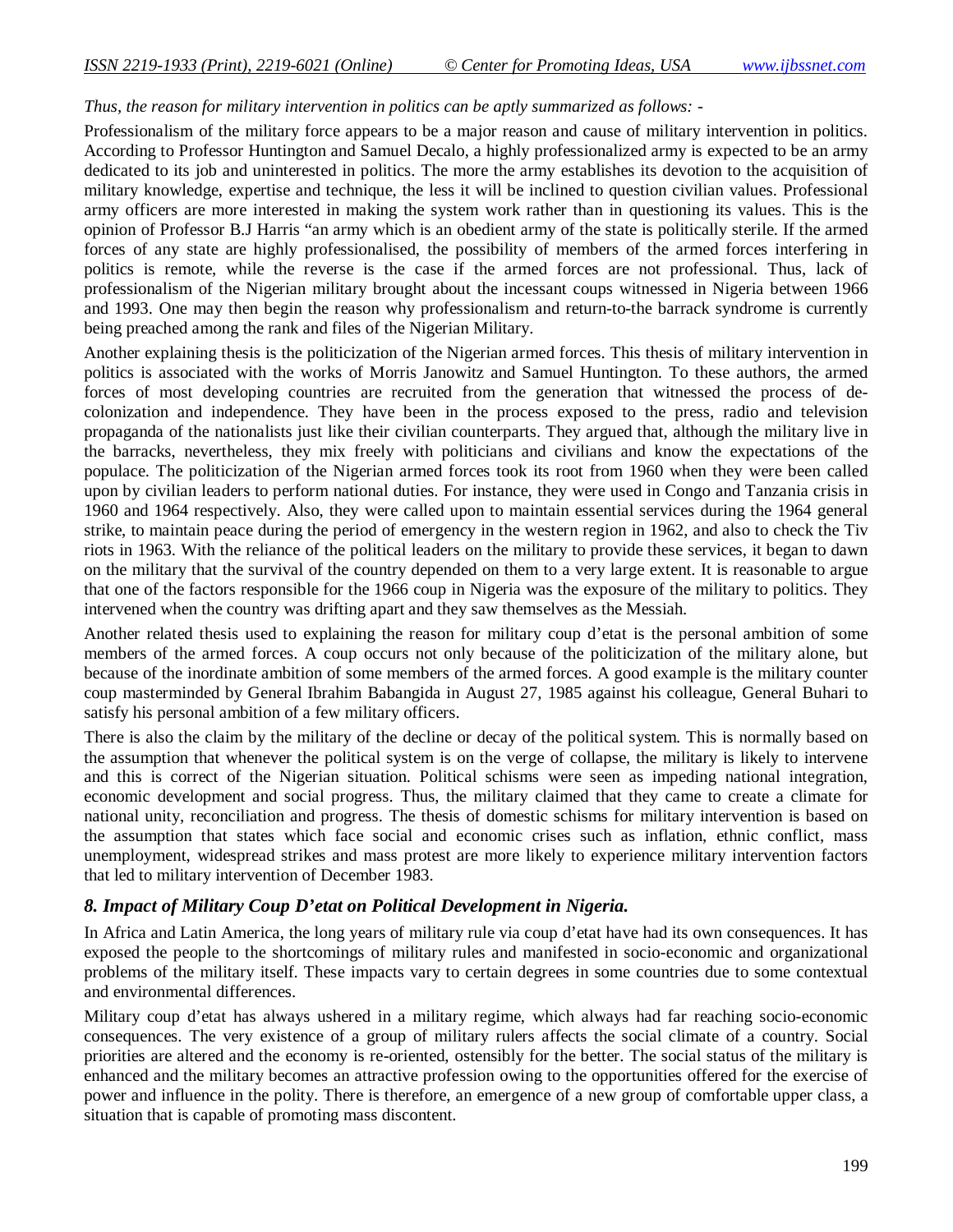On the issue of social integration, the Nigerian experience had shown that the military rulers soon identified themselves with one social group or the other and thus rather than promoting inter-ethnic harmony, they encourage cleavages and compound the problem more than their civilian counter parts. "Infact, the army in many cases began to mirror the very social maladies such as tribalism, nepotism, and class privilege found in the larger society. This in itself slows down very considerably political development in Nigeria. Economic depression is usually one of the orchestrated reasons for military coup d'etat in most African countries. In this context, they often present economic blueprints for development. The structural adjustment programme (SAP) of the Babangida regime in Nigeria is a case study. As a result of the corrupt nature of the military rulers coupled with a corrupt bureaucracy, such economic policies usually leave the people worse than they were before the military intervention. Military coup d'etat has led to increased expenditure on military related projects and welfare to the detriment of development of other economic indicators.

The political consequences of military coup d'etat which result partly from role expansion and partly from the basic ethos of post-colonial military in most developing countries include the following. They include regimented governance, limitation of the opportunities available for the individual voluntary and effective participants in the affairs of the state, alignation and anxiety on the part of the political class. Other factors are the emergence of authoritarian culture which compels people to believe in a particular manner, more out of fear than as a result of genuine interest; selective elites cooperation which limits the masses opportunities of self-development and selfactualization through participation in policy decision-making. Also, the ascendancy of the bureaucracy and intraclass agitation and increased avenue for conflicts and instability. The military in Nigeria had neither provided effective and exemplary leadership nor mass mobilization of the people.

The military class is corrupt. This is a major impact of military coup d'etat on political development in Nigeria. The military had always claimed that they want to eradicate corruption, but under the military, corruption has been institutionalized. During military regimes, corruption flourished very prominently. For example, in Nigeria, the military director of the NYSC was said, through an inquiry in 1985, to have over spent his vote of #64m by #30m in a free-for-all rip-off public treasure". Coup d'etat has provided a platform for the military to institutionalise corruption. According to Nordlinger (1977) the military in many countries have been found with some ills and performance failures, ineptness and corruption which they charged their predecessors of'.

According to him, military governments in Africa and Latin America have even been found to be more corrupted compared to civilian governments. Thus, the problem of indiscipline, corruption, ethnic cleavages etc have remained endemic in many societies in spite of military regime made possible by coup d'etats. Military coup d'etat has eroded our political culture and has substituted democracy with dictatorial tendencies. It is instructive to note that Nigeria has spent 29 years of the 55 years since the nation obtained her independence fighting the effects of coups d'etat. The problem created by the military is so enormous. There is therefore an urgent need for a total review of the 1999 constitution to allow for some punitive measures for any coup plotters. Coups d'etat are antipolitical development, they are anti-democratic. Both coup against the state and coups by the state must be eliminated and discouraged to further our political development.

In his inaugural lecture in 1993, J.'Bayo Adekanye, a professor of political science, and the then Head of the Department of Political Science, University of Ibadan, submitted that "In Nigeria, the legacy of military rule- todate has resulted in distortion of old parties or equivalences, even while deepening income inequalities, between given occupational groups. A succession of coup regimes has also elevated the military above not just their peers e.g. the police, but even such other professional or occupational groups as the civil servants, doctors, judges, and academics until now ranked much higher in income and status". Coup d'etat has brought about a harvest of military rulers who carted away democratic principles and replaced them with dictatorial tendencies. Thus, "the military has placed very heavy demands on the financial resources of the country, in addition to being sheltered by all sorts of special privileges and economic advantages. Above all, there is the rise to new prominence of the Gowons, the Obasanjos, the Yar'Aduas, and the Danjumas, by which we mean the emergence of increasingly large numbers of top retired military officers as dominant figures in the national economy, including banking and finance, trade and commerce, shipping, petroleum business, large-scale farming as well as various agro-allied ventures, not to add the world of politics and diplomacy.

This is what coup d'etat in Nigeria has done to our political development as a nation.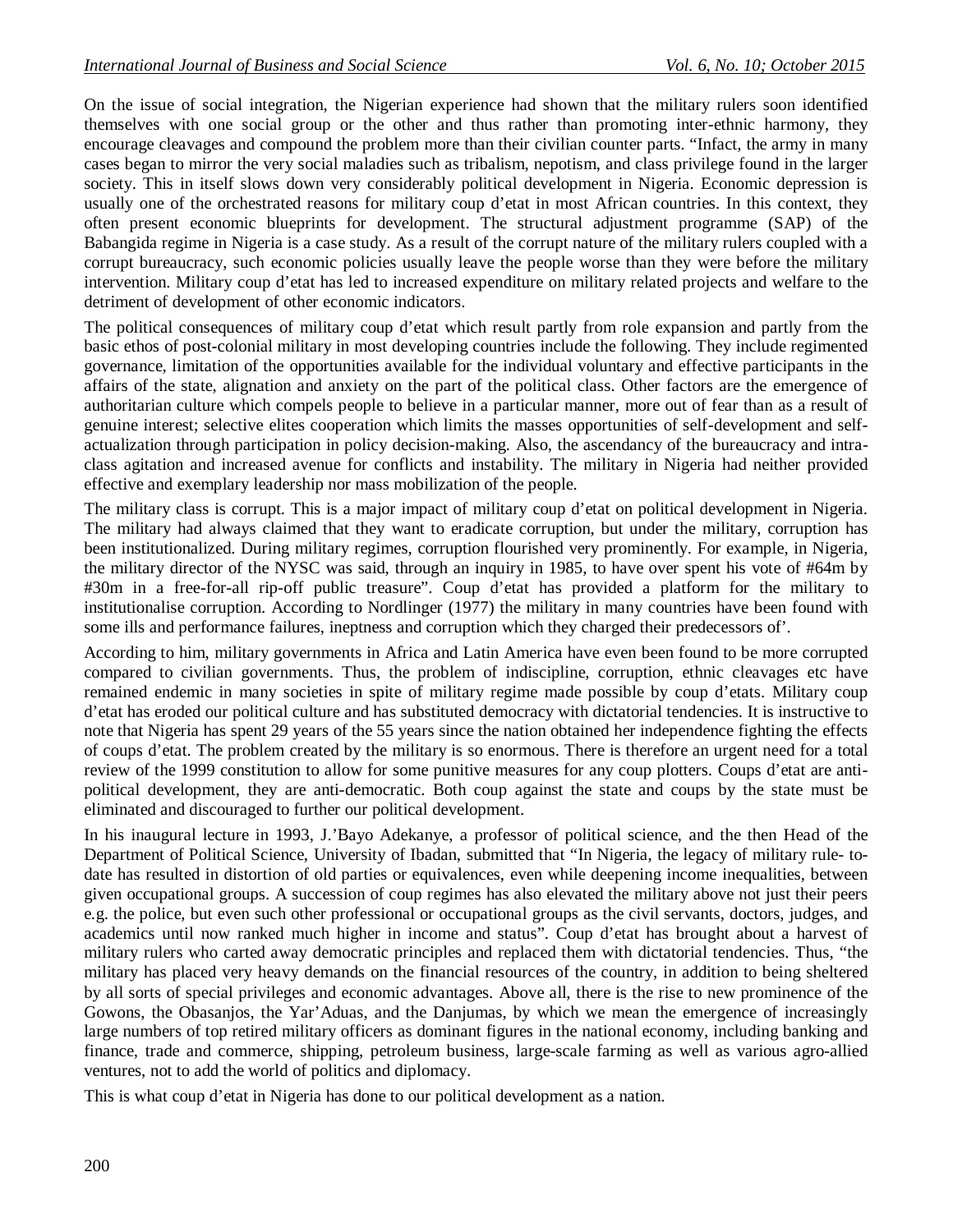### *References*

(Califonia; sage publications, mc; 1972)

- (Enugu, Finoth Dimensin Publishers; 1978 & 1990).
- Abraham Bengt; Military professionalization and political power:
- Achile, 0. Grandwork of military Law and Military Rule in Nigeria:
- Adamolekun L and Kincaid, J (1991) "The Federal Solution: Assessment and Prognosis for Nigeria and Africa', *Publius: The Journal Federalism* (Fall, 1991) pp 173 – 188.
- Adamolekun, L and Kincaid, J (1991) "The Federal Solution: Assessment and Prognosis for Nigeria and Africa', *Publius: The Journal Federalism House* (Fall, 1991) pp 173 – 188.
- Adamolekun, L; Erero, J. and Oshionebo (1991) "Federal Character" and Management of the Federal Civil Service and the Military', *Publius: The Journal of Federalism 21 (Fall 19991) pp 75-88*
- Adejumobi, S. (2001) 'Guarding the Guardian? The Obasanjo Regime and Military Reform in Nigeria', *'Developemnt Policy Management Network Bulletin'* Vol. X111 No. 3 September, 2001.
- Adekanye 'Bayo, J. (Adekson); Nigeria in search of a stable civil- militarysystem, (London, Sidershot, Gower, and Boulder, U.S.A; westview,1981)

Adekanye JB 2008. *Military Organization in Multi-ethnically Segmented Societies – A Comparative Study. Ibadan:* Ababa Press Ltd.

- Adekson, J.B and Adekanye, J.B (1981), ' Nigeria in Search of Stable Civil-Military System,' Dartmouth Publishing Co. Ltd.
- Agbaje, A. (1989), "Mass Media and the shaping of Federal Character: A Content Analysis of four decades of Nigerian Newspapers, 1950-1984 in P.P. Ekeh and E.E. Osaghae, (eds) 'Federal Character and Federalism in Nigeria", Heinemann, Ibadan.
- Agbese, P.O. (2009), 'Chiefs, Constitutions and Politics in Nigeria', *West African Review.* ISSN: 1525-4488.
- Akindele, S.T. (2005), 'A Critical Analysis of Corruption and its Problems in Ahire, P.T. (1991), 'Imperial Policing: The Emergence and Role of the Police in Colonial Nigeria, 1860-1960,' Open University Press: USA Nigeria' *Anthropologist,* 7 (1); pp 7-18 (2005).
- Akindele, S.T. (2005), "A critical Analysis of Corruption and its problems in Ahire, P.T. (1991|), 'Imperial Policing: The Emergence and Role of the Police in Colonial Nigeria, 1860 – 1960, 'Open University Press: USA. Nigeria *anthropologist,* 7(1): pp 7-18 (2005).
- Alubo, O. (2004), Citizenship and Nation Making in Nigeria: New Challenges and Contestations', *Journal of Identity, Culture and Politics,* 5 (1 & 2): 135:161.
- Amaeshi, K.M., Adi, B.C Ogechie, C. (2006), 'CSR in Nigeria: Western Mimicry or Indigenous Influences? (Research Paper for International Centre for CSR, Nottingham University Business School, Nottingham, UK).
- Amos Perimutter and Vairie Plave: The political influence of the military:(London, Yale University press, 1950)
- Arikpo, O. (1957), 'Who Are the Nigerians? A Reprint of 1957 Lugard Lectures' Nigerian Federal Information Services.
- Badejo BA 1978. Democracy: An Appraisal of the Nigerian Military. *Conference Proceedings of the 5th Annual Conference of the Nigerian political Science Association.*
- Bailey, S.D. (1978), 'British Parliamentary Democracy, 'Greeneood Publishing Group.
- Beckman, B. and Jega, A. (1995) 'Scholars and Democratic Politics in Nigeria' *'Review of African Political Economy'* 22:64, pp 167-181.
- Bennett VP, Kirk-Greene AHM 1978. The Military in Office-back to the barracks: A decade of marking time. In: Keith Panter-Brick (Ed): *Soldiers and the Oil-The Political Transformation of Nigeria. London: Frank Cass.*
- Butts, K.H and Metz, S. (1996) Armies and Democracy in the New Africa: lessons From the South Africa', Strategic Studies Institute (SSI).
- Carothers, T. (1977), 'Democracy Without Illusions, '*Foreign Affairs,* January/February 1977 edition.
- Claude, Welch (Ed), Soldier and State in Africa (Evanston III, North Western University press, 1970)
- Cohen R. (1974) 'Labour and Politics in Nigeria' Heinemann Educational Books Ltd. Ibadan, Nigeria. (1974)
- Cowtow, C.J (1998), "The Use of Secondary Data in Business Ethics,' *American Journal of Business Ethics*  17(4): 423-434.

Daily Times of Nigeria, August 12, 1984.